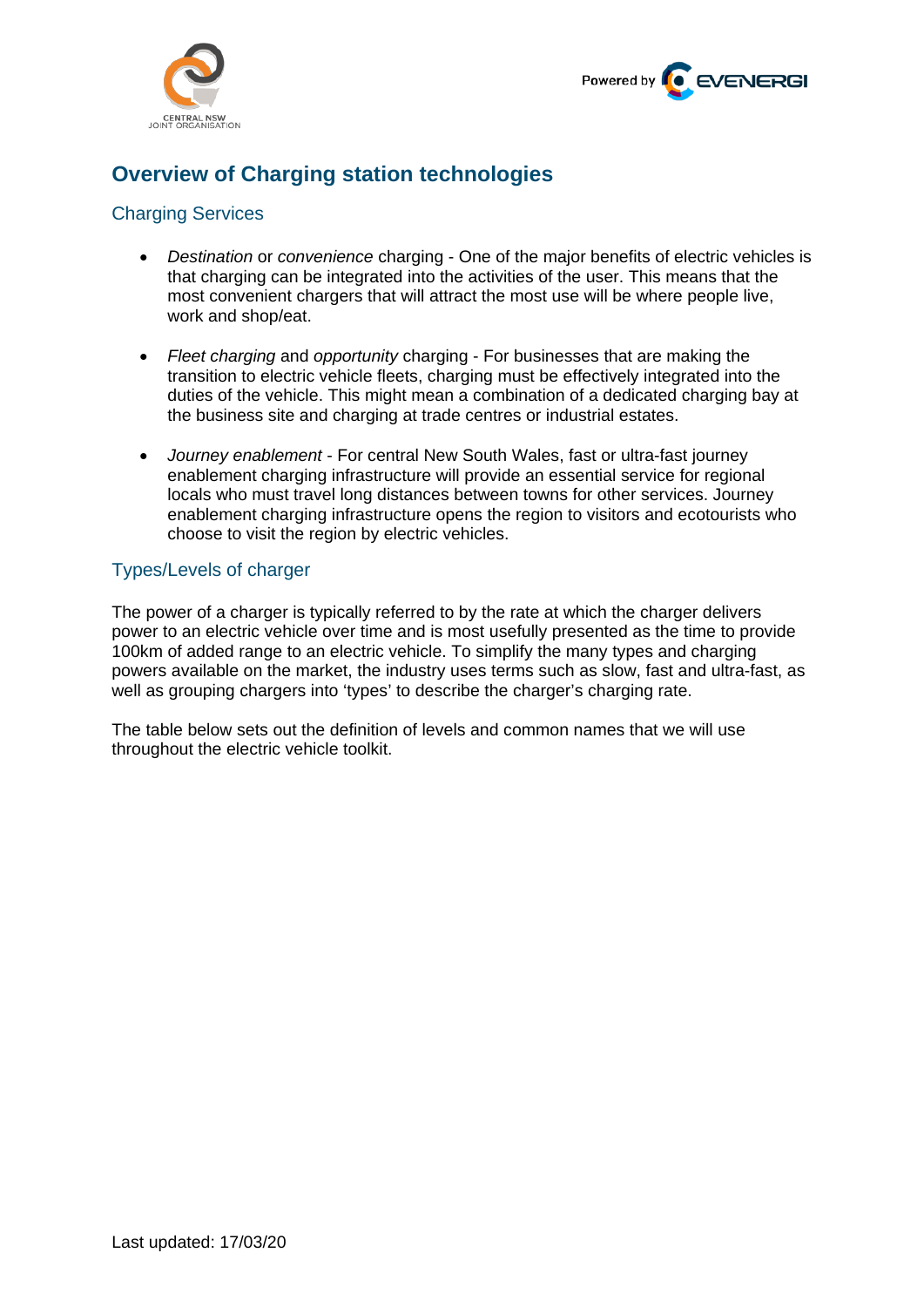



# Charger Terminology and Descriptions

| <b>Power</b><br><b>Level</b>                                                                                                                                                               | <b>Common name</b>                      | <b>Charger</b><br>Type | <b>Power</b>    | Range<br>delivered<br>by charge<br>in 15 mins* | <b>Time to</b><br>charge 100<br>km of range* | <b>Application</b>                                       |
|--------------------------------------------------------------------------------------------------------------------------------------------------------------------------------------------|-----------------------------------------|------------------------|-----------------|------------------------------------------------|----------------------------------------------|----------------------------------------------------------|
| Level 1                                                                                                                                                                                    | Slow charging                           | Wall<br>socket         | 2.3 kW          | 2.9 km                                         |                                              | 8 hr 42 min Home Charging                                |
| Level 2                                                                                                                                                                                    |                                         | АC<br>Charger          | 3.5 kW          | 4.4 km                                         |                                              | Workplace charging, all<br>5 hr 43 min day/night parking |
|                                                                                                                                                                                            | AC fast charging                        |                        | 7.4 kW          | 9.3 km                                         |                                              | 2 hr 42 min Public destination charging                  |
|                                                                                                                                                                                            |                                         |                        | 22.1 kW         | 28 km                                          | 54 min                                       | Public multi-purpose<br>charging                         |
| Level 3                                                                                                                                                                                    | DC fast<br>charging, Rapid<br>charging, | DC Wall<br>Charger     | 25 kW           | 31 km                                          | 48 min                                       |                                                          |
|                                                                                                                                                                                            |                                         | DC<br>Charger          | 50 kW           | 63 km                                          | 24 min                                       | Public journey-enablement                                |
|                                                                                                                                                                                            |                                         |                        | 100 kW          | 125 km                                         | 12 min                                       |                                                          |
|                                                                                                                                                                                            | Tesla<br>Supercharging                  |                        | 120 kW          | 150 km                                         | $10 \text{ min}$                             |                                                          |
|                                                                                                                                                                                            | Ultra-fast<br>charging                  |                        | up to<br>350 kW | 440 km                                         | less than 10<br>min                          |                                                          |
| *For vehicles with typical driving energy efficiency of 20 kWh/100 km. Where AC charger used,<br>assuming the vehicle internal hardware allows does not limit charging at the stated rate. |                                         |                        |                 |                                                |                                              |                                                          |

## Charger Design and Features

#### **Wall vs Pedestal Mounting**

Many Level 2 electric vehicle chargers can be mounted on a wall or integrated into a pedestal, or post, installed on the ground. Functionally, there is little difference between the two, however pedestal mounted Electric Vehicle Supply Equipment (EVSE) provide more installation location possibilities and can be more expensive to install for a similar location due to additional civil works required.

#### **Connector Types and Tethering**

AC and DC charging require different connectors, and within each category there are alternative connector types. The Type 2 plug is the standard AC connector and is compatible with most car manufacturers, while Japanese auto manufacturers generally favour CHAdeMO DC connectors and European and U.S. automotive manufacturers favour CCS DC connectors. Most DC charger units can be specified with either or both connectors.

An untethered charger features a socket and requires drivers to supply their own cable. A tethered charger on the other hand is one where the charging cable is permanently connected to the EVSE, providing convenience that is generally preferred by electric vehicle users.

#### **Networked Chargers and Open Charge Point Protocol**

It is recommended that selected chargers can be configured with networking hardware such as 3G or WIFI. It is also recommended they are designed to be Open Charge Point Protocol